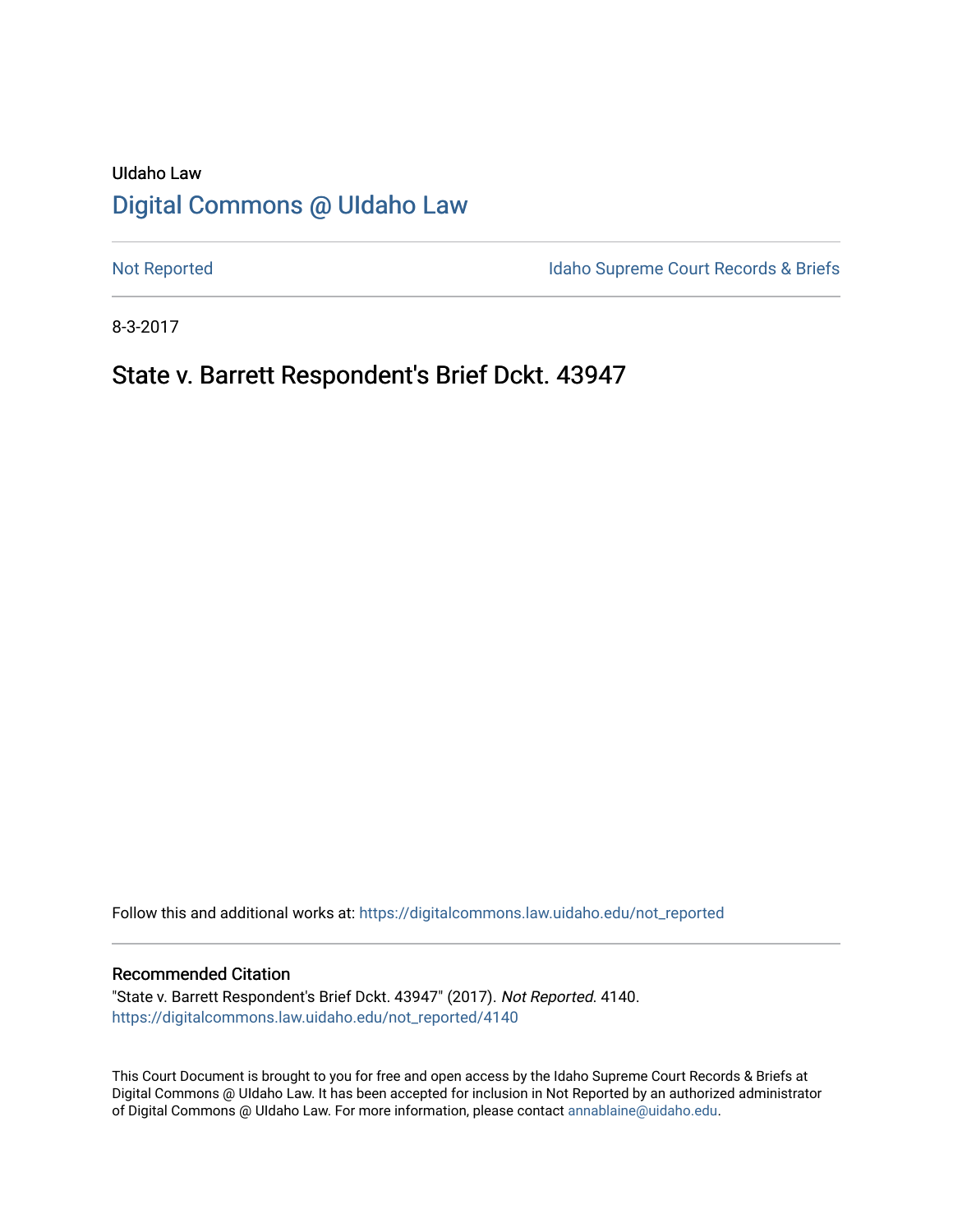## **IN THE SUPREME COURT OF THE STATE OF IDAHO**

**) ) )**

**) ) ) ) ) )**

**STATE OF IDAHO,**

**Plaintiff-Respondent,**

**v.**

**JASON ROY BARRETT,**

**Defendant-Appellant.**

**No. 43947**

**) Ada County Case No. CR-FE-2015-8160**

**BRIEF OF RESPONDENT**  \_\_\_\_\_\_\_\_\_\_\_\_\_\_\_\_\_\_\_\_\_\_\_\_

\_\_\_\_\_\_\_\_\_\_\_\_\_\_\_\_\_\_\_\_\_\_\_\_

**APPEAL FROM THE DISTRICT COURT OF THE FOURTH JUDICIAL DISTRICT OF THE STATE OF IDAHO, IN AND FOR THE COUNTY OF ADA** 

\_\_\_\_\_\_\_\_\_\_\_\_\_\_\_\_\_\_\_\_\_\_\_\_

**HONORABLE SAMUEL A. HOAGLAND District Judge** 

\_\_\_\_\_\_\_\_\_\_\_\_\_\_\_\_\_\_\_\_\_\_\_\_

**LAWRENCE G. WASDEN Attorney General State of Idaho**

**PAUL R. PANTHER Deputy Attorney General Chief, Criminal Law Division**

**KENNETH K. JORGENSEN Deputy Attorney General Criminal Law Division P. O. Box 83720 Boise, Idaho 83720-0010 (208) 334-4534**

**ATTORNEYS FOR PLAINTIFF-RESPONDENT** **ELIZABETH A. ALLRED Deputy State Appellate Public Defender 322 E. Front St., Ste. 570 Boise, Idaho 83702 (208) 334-2712**

**ATTORNEY FOR DEFENDANT-APPELLANT**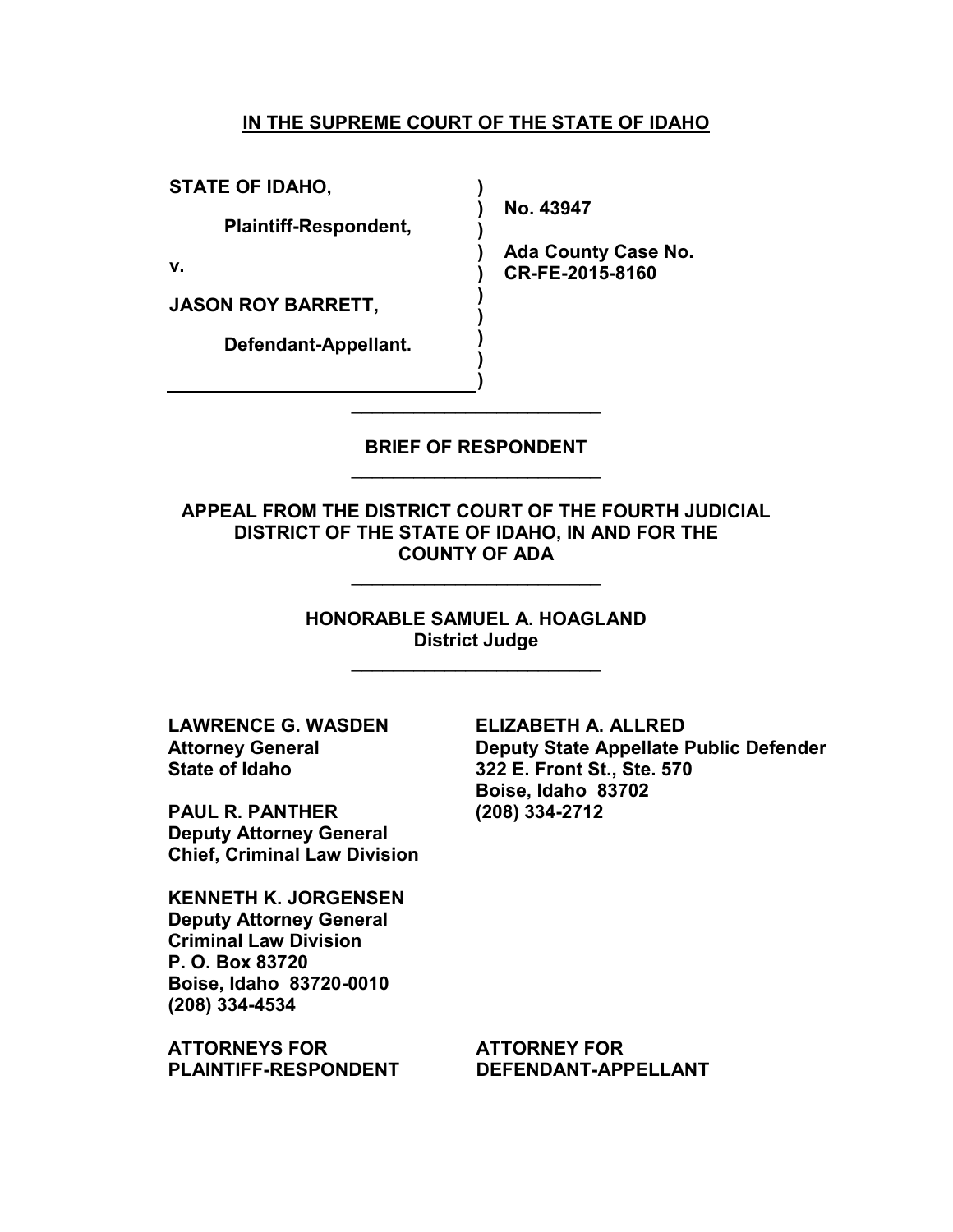# **TABLE OF CONTENTS**

# **PAGE**

| L.  |                                                                                                                                                                        | Barrett Has Failed To Show He Was Incarcerated For<br>The Possession With Intent To Deliver Charge Prior To |  |  |  |
|-----|------------------------------------------------------------------------------------------------------------------------------------------------------------------------|-------------------------------------------------------------------------------------------------------------|--|--|--|
|     | A.                                                                                                                                                                     |                                                                                                             |  |  |  |
|     | <b>B.</b>                                                                                                                                                              |                                                                                                             |  |  |  |
|     | $C$ .                                                                                                                                                                  | Barrett Has Failed To Show He Was Incarcerated<br>For Possession With Intent To Deliver Prior To            |  |  |  |
| II. | Barrett Has Failed To Show An Abuse Of Discretion In<br>His Sentence Of 10 Years With Three And One-Half<br><b>Years Determinate For His Conviction For Possession</b> |                                                                                                             |  |  |  |
|     | Α.                                                                                                                                                                     |                                                                                                             |  |  |  |
|     | В.                                                                                                                                                                     |                                                                                                             |  |  |  |
|     | $C$ .                                                                                                                                                                  | The District Court Did Not Abuse Its Sentencing                                                             |  |  |  |
|     |                                                                                                                                                                        |                                                                                                             |  |  |  |
|     |                                                                                                                                                                        |                                                                                                             |  |  |  |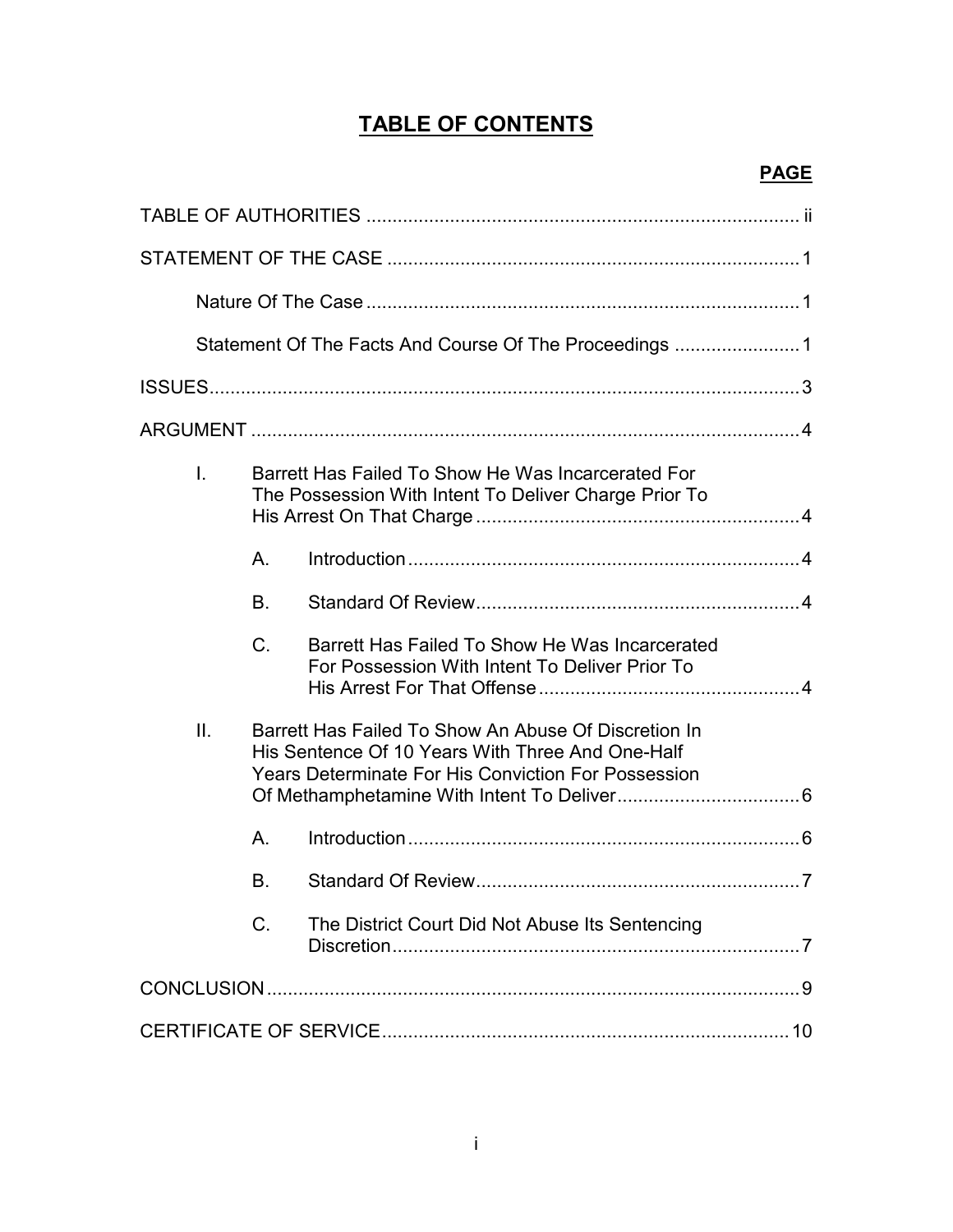# **TABLE OF AUTHORITIES**

| <b>CASES</b>    | <b>PAGE</b> |
|-----------------|-------------|
|                 |             |
|                 |             |
|                 |             |
|                 |             |
|                 |             |
|                 |             |
|                 |             |
|                 |             |
|                 |             |
|                 |             |
| <b>STATUTES</b> |             |

ii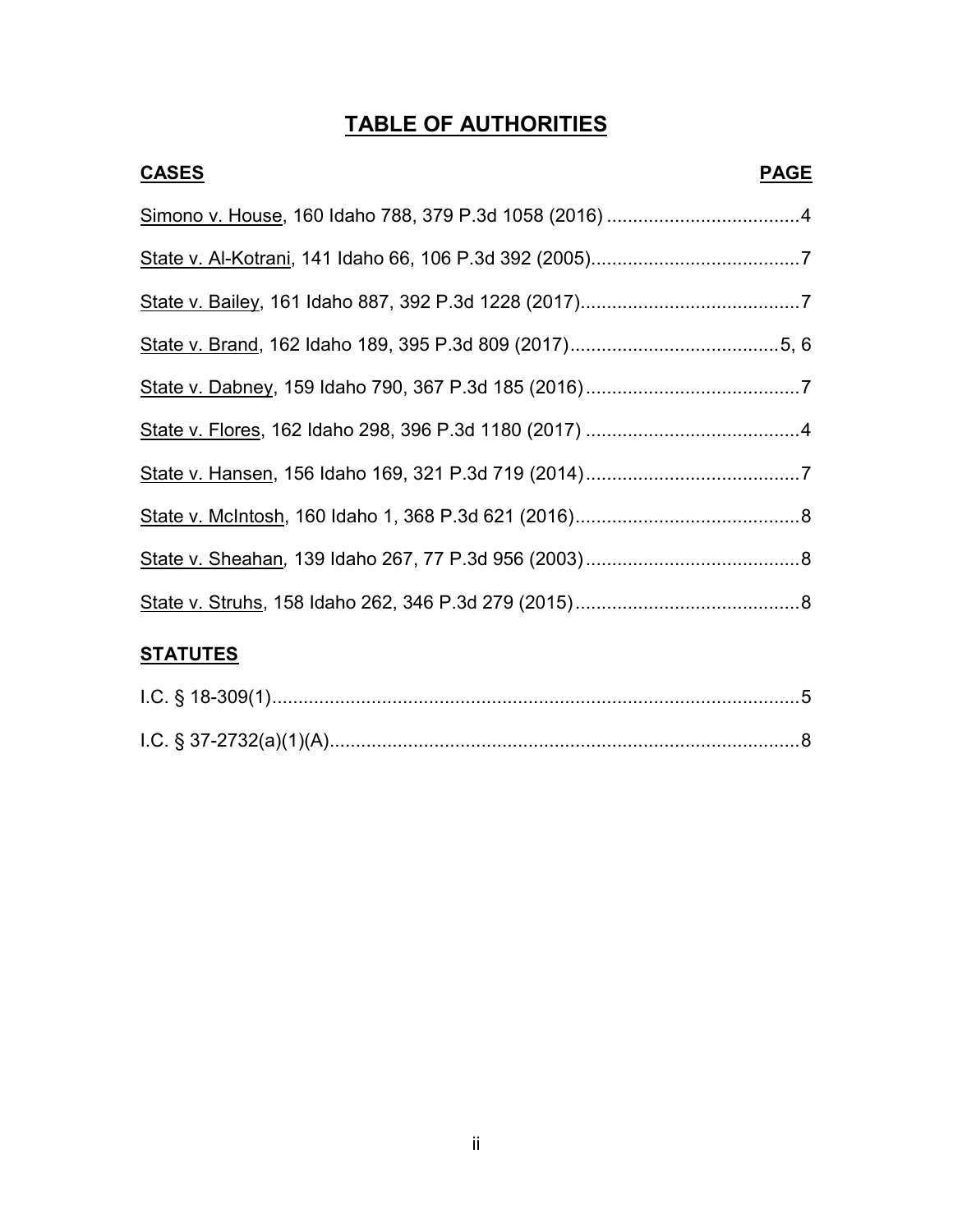### STATEMENT OF THE CASE

#### Nature Of The Case

 Jason Roy Barrett appeals from the judgment entered upon his conviction for possession of methamphetamine with intent to deliver. He challenges the amount of credit for time served found by the district court and asserts his sentence of 10 years with three and one-half years determinate is an abuse of discretion.

#### Statement Of The Facts And Course Of The Proceedings

 Barrett was arrested on a warrant for a parole violation related to a prior conviction. (Tr., p. 21, Ls. 3-6.) When arrested he was in possession of two baggies, one containing marijuana and the other containing "13.66 grams of methamphetamine" divided and packaged for sale. (Tr., p. 21, Ls. 12-17.)

 The state filed a criminal complaint charging Barrett with possession of methamphetamine with intent to deliver, possession of marijuana, possession of drug paraphernalia, and resisting and obstructing an officer. (R., pp. 5-7.) Upon a finding of probable cause, the court issued a warrant for his arrest. (R., p. 8.) Barrett was transported from the penitentiary for his initial appearance in court in this case on September 9, 2015, at which time he was served with the arrest warrant. (R., pp. 9-10, 21-26.)

 The state charged Barrett by information with the felony and three misdemeanors listed in the complaint. (R., pp. 62-63.) He pled guilty to possession of methamphetamine with intent to deliver and the state dismissed the misdemeanor charges.  $(R_{.,} pp. 72-80; Tr_{.,} p. 5, L. 21 - p. 7, L. 13.)$  The

1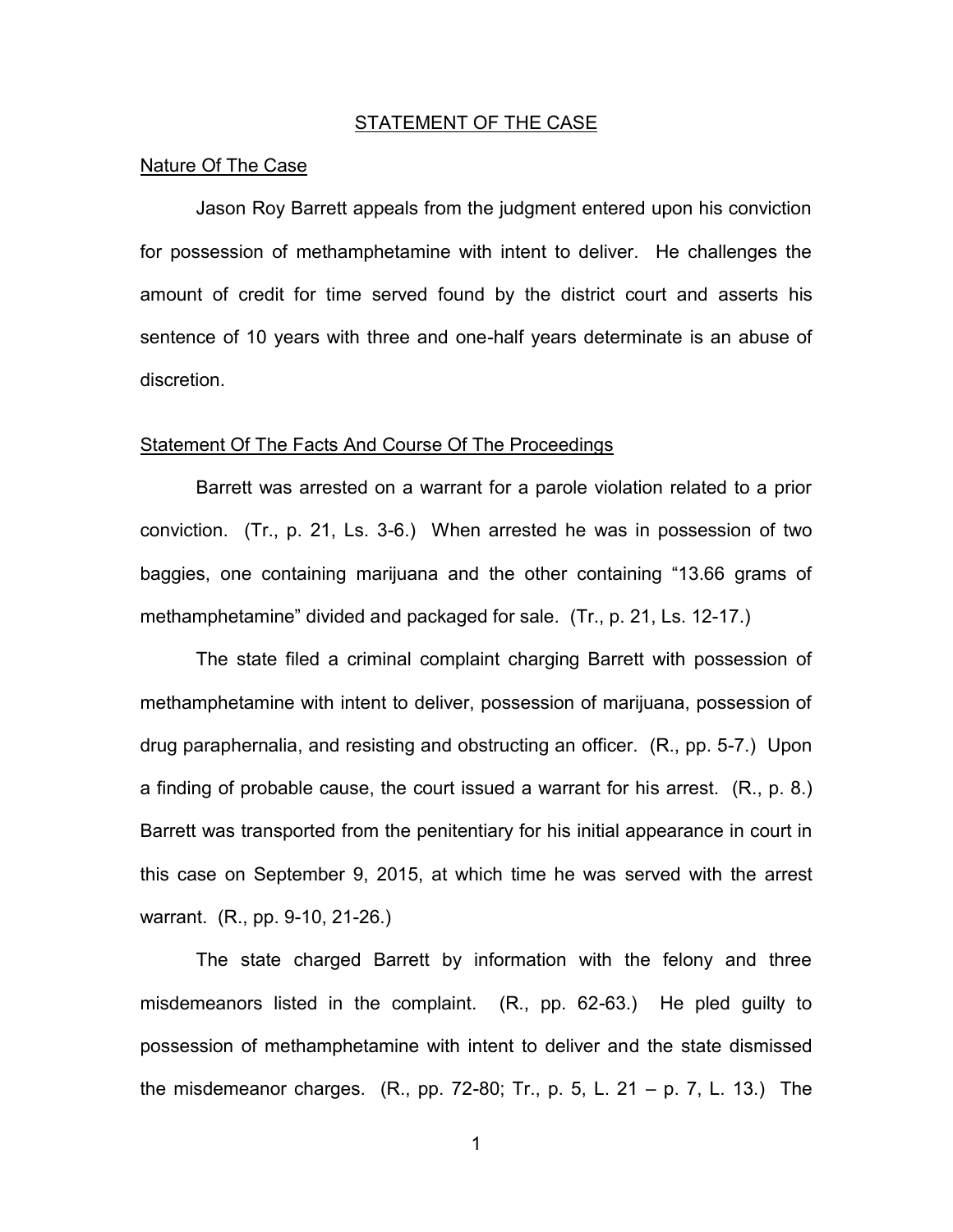district court imposed a sentence of 10 years with three and one-half years determinate, concurrent with the prior sentence. (R., pp. 87-90; Tr., p. 39, Ls. 19-25.)

 On the issue of credit for time served, the state contended Barrett was entitled to credit for time served from the date he was arrested on the warrant in this case, on September 9.  $(Tr., p. 39, Ls. 5-16; p. 41, L. 1 - p. 43, L. 2.)$  Barrett requested credit from July 24 because, "[e]ven though the official warrant was not served on him, there was actually notice to him that he's going to be held from that date." (Tr., p. 40, Ls. 12-19; Defendant's Exhibit 1.) The district court found that the arrest warrant issued on June 8, 2015, was received by the Ada County Sheriff's Office on June 9, and served on September 9. (Tr., p. 43, Ls. 14-19.) It awarded credit from the September 9 arrest date. (Tr., p. 43, L. 24  $-$  p. 44, L. 2; R., pp. 87-90.) Barrett filed a timely notice of appeal. (R., pp. 96-97.)

 Barrett filed a *pro se* motion requesting reconsideration of the district court's ruling on the credit for time served. (Aug., pp. 1-8.) The district court denied the motion, finding Barrett was not incarcerated on the instant offense until he was served with the warrant. (Aug., pp. 9-10.) Prior to service of the arrest warrant in this case, Barrett "was in custody for a probation [sic] violation." (Aug., p. 10.)

2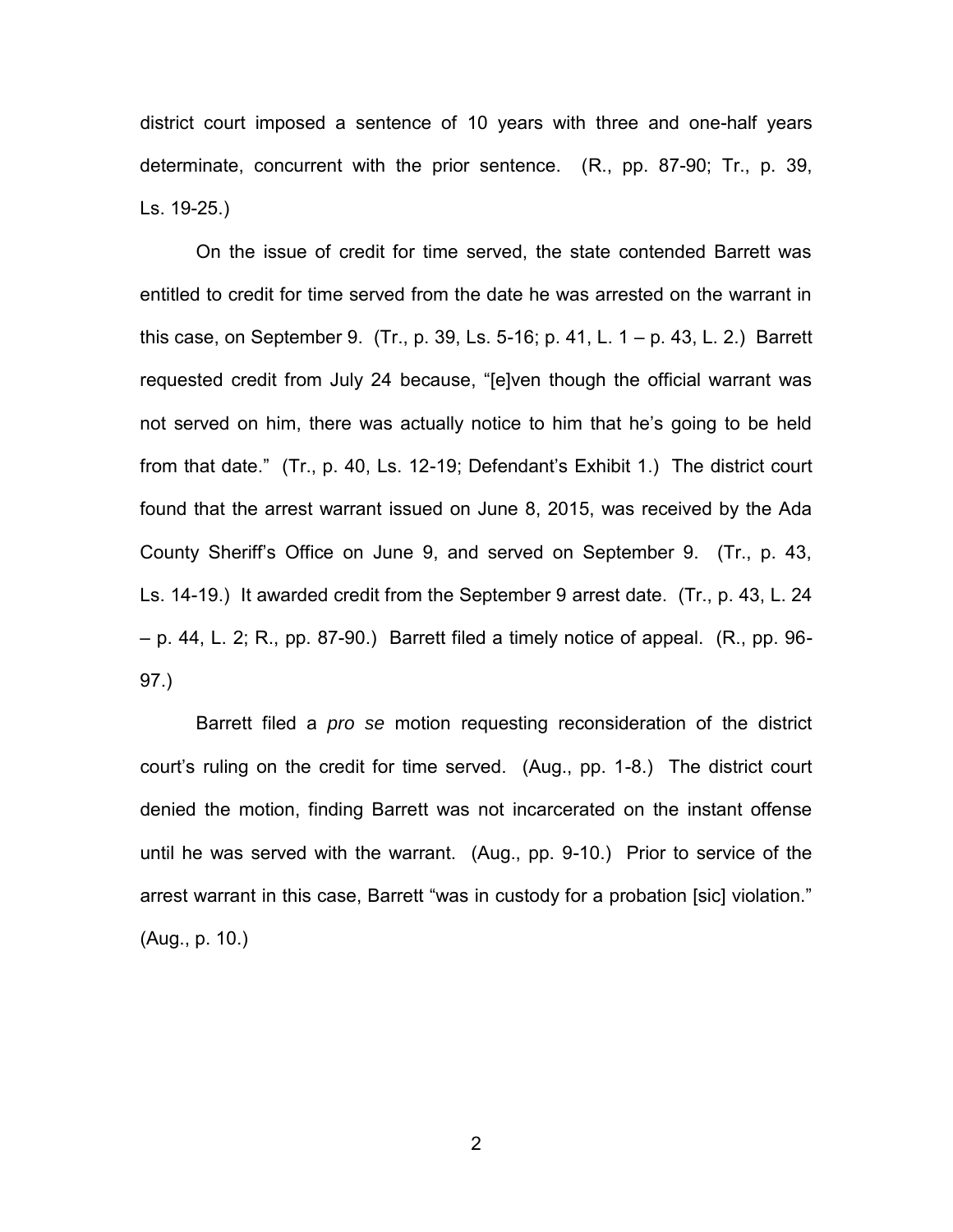# **ISSUES**

Barrett states the issues on appeal as:

- I. Did the district court err when it denied Mr. Barrett's motion for credit for time served?
- II. Did the district court abuse its discretion when it imposed upon Mr. Barrett, a unified sentence of ten years, with three and one-half years fixed, following his plea of guilty to possession of a controlled substance with intent to deliver?

(Appellant's brief, p. 4 (commas original).)

The state rephrases the issues as:

1. Has Barrett failed to show he was incarcerated for the possession with intent to deliver charge prior to his arrest on that charge?

2. Has Barrett failed to show an abuse of discretion in his sentence of 10 years with three and one-half years determinate for his conviction for possession of methamphetamine with intent to deliver?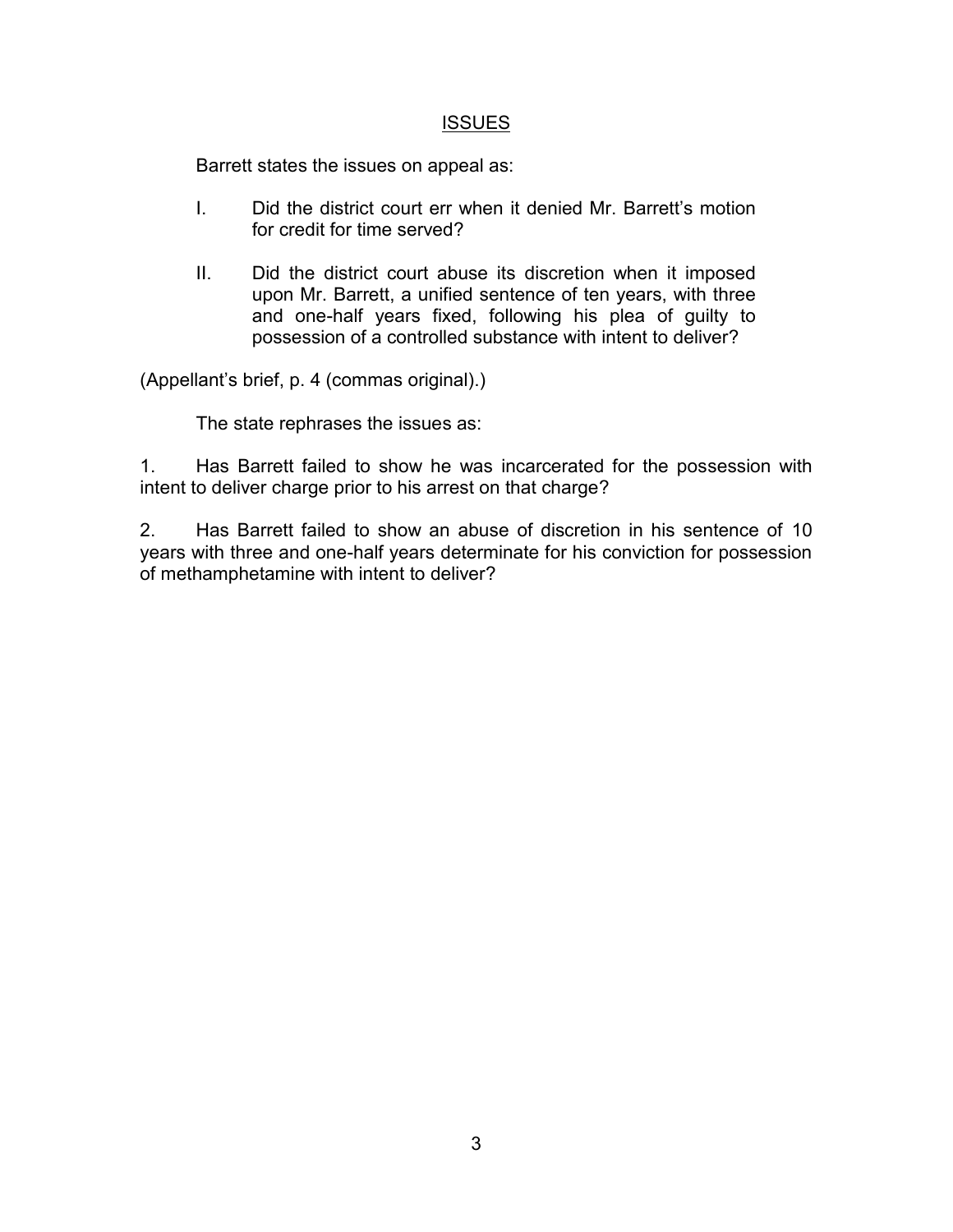#### ARGUMENT

### I. Barrett Has Failed To Show He Was Incarcerated For The Possession With Intent To Deliver Charge Prior To His Arrest On That Charge

#### A. Introduction

 The district court granted Barrett credit for time served from his arrest on the possession with intent charge.  $(Tr, p. 43, L. 24 - p. 44, L. 2; R., pp. 87-90.)$ Barrett argues on appeal that he was entitled to credit for time served starting 45 days before his arrest, when the Ada County Sheriff's office notified IDOC and Barrett of the existence of the charge. (Appellant's brief, pp. 5-10.) Barrett's argument that he was incarcerated for the offense of possession with intent prior to his arrest for that offense is without merit.

### B. Standard Of Review

 "The interpretation of a statute is a question of law over which this Court exercises free review." Simono v. House, 160 Idaho 788, 791, 379 P.3d 1058, 1061 (2016) (internal quotations omitted).

# C. Barrett Has Failed To Show He Was Incarcerated For Possession With Intent To Deliver Prior To His Arrest For That Offense

 "Statutory interpretation begins with the statute's plain language. That language is to be given its plain, obvious and rational meaning. If that language is clear and unambiguous, the Court need merely apply the statute without engaging in any statutory construction." State v. Flores, 162 Idaho 298, and 396 P.3d 1180, 1183 (2017) (internal quotations and citations omitted). Barrett was entitled to credit for time served for pre-judgment incarceration "if such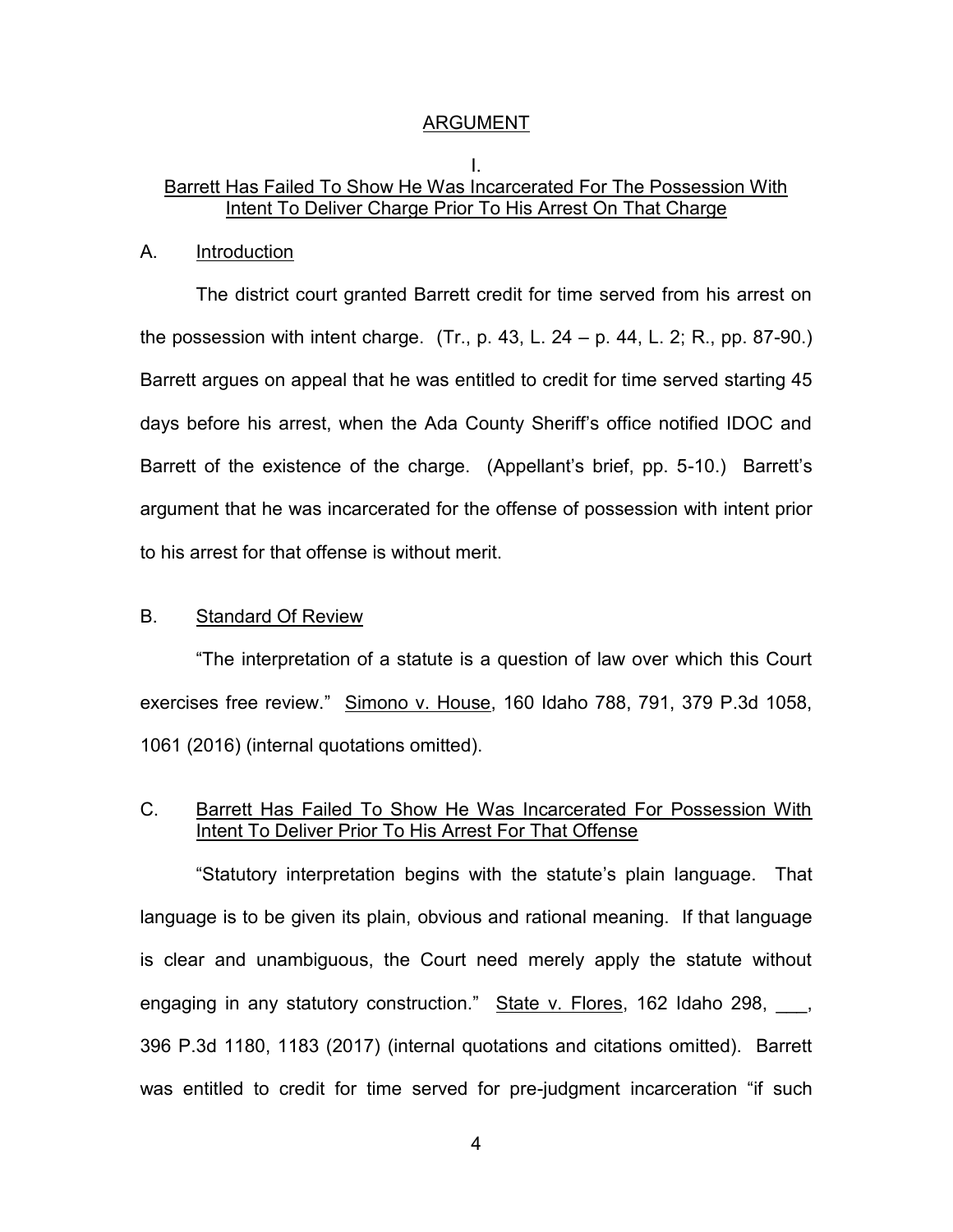incarceration was for the offense or an included offense for which the judgment was entered." I.C. § 18-309(1). This plain language "applies to all offenses that provide a basis for the defendant's incarceration." State v. Brand, 162 Idaho 189, \_\_\_, 395 P.3d 809, 812 (2017). Whether the offense provides a basis for the defendant's incarceration is determined by application of a two-part test:

first, the defendant must have been incarcerated during the intervening period **from when the arrest warrant was served and the judgment of conviction was entered**; and second, putting aside any alternative reason for the defendant's incarceration, **the relevant offense must be one that provides a basis for the defendant's incarceration**.

Id. at  $\qquad$ , 395 P.3d at 812-13 (bolding added). Barrett's incarceration prior to service of the arrest warrant in this case does not meet this test. Barrett was not incarcerated for the possession with intent to deliver offense until his arrest on the warrant issued in relation to that offense.

Indeed, this case is indistinguishable from "Scenario 1" as laid out in

Brand:

Defendant is already in custody on unrelated charges. He is served with an arrest warrant which requires defendant to post bail. Defendant does not post bail and remains in custody until sentencing. Defendant is entitled to credit from the date of service of the warrant through the date of sentencing.

Id. at  $\qquad$ , 395 P.3d at 813. The district court found that Barrett was arrested on an unrelated parole violation, and the current offense arose out of the discovery of methamphetamine on his person incident to that arrest. (Tr., p. 21, Ls. 3-17.) Barrett was therefore in custody on "unrelated charges," the parole violation. He was not served with the arrest warrant in this case until September 9. (Tr., p. 43, Ls. 14-19.) Barrett was therefore "entitled to credit from the date of service of the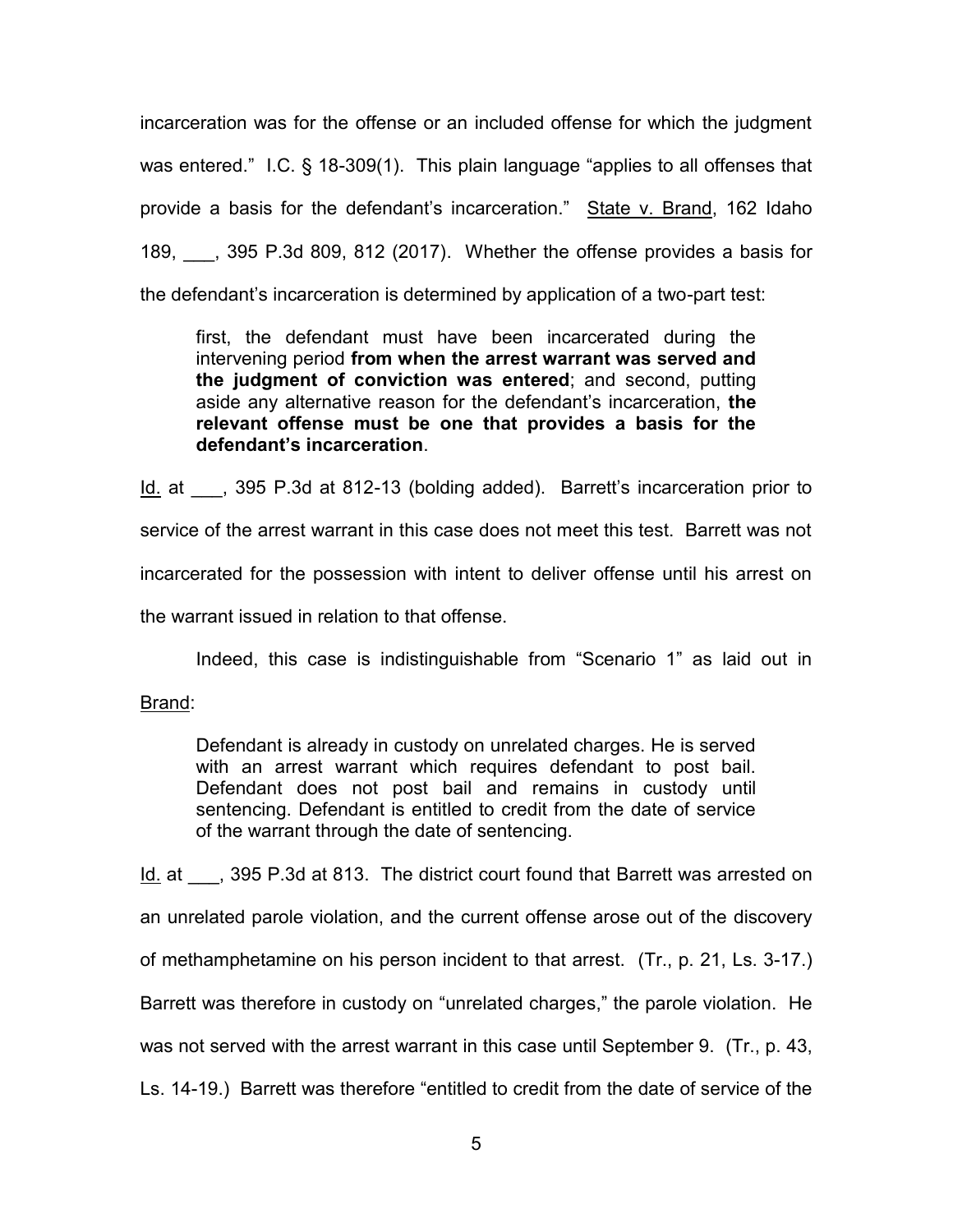warrant through the date of sentencing," Brand, 162 Idaho at \_\_\_, 395 P.3d at 813, which is exactly what he was awarded by the district court (Tr., p. 43, L. 24 – p. 44, L. 2; R., pp. 87-90).

 Barrett "asserts that as soon as the Hold Notice Request [Defendant's Exhibit 1] was served, he was also incarcerated for the offense at hand." (Appellant's brief, p. 9.) He cites no law for the proposition that he is entitled to credit for time prior to his arrest or that service of the "Hold Notice Request" constituted a legal arrest. (Appellant's brief, pp. 9-10.) Indeed, as acknowledged by Barrett's own counsel below, the "Hold Notice Request" only provided "notice to him that he's going to be held from that date." (Tr., p. 40, Ls. 12-19.) Putting Barrett and IDOC on notice of the intent to arrest Barrett prior to his release on the other matter did not render his incarceration for his prior conviction also "for the offense" in this case.

 The plain language of the statute supports the district court's ruling that Barrett was not entitled to credit for time served prior to his arrest in this case. Barrett has failed to show error.

# II. Barrett Has Failed To Show An Abuse Of Discretion In His Sentence Of 10 Years With Three And One-Half Years Determinate For His Conviction For Possession Of Methamphetamine With Intent To Deliver

### A. Introduction

 The district court imposed a sentence of 10 years with three and one-half years determinate, concurrent with the prior sentence. (Tr., p. 39, Ls. 19-25.) Barrett argues the district court "failed to give proper weight and consideration to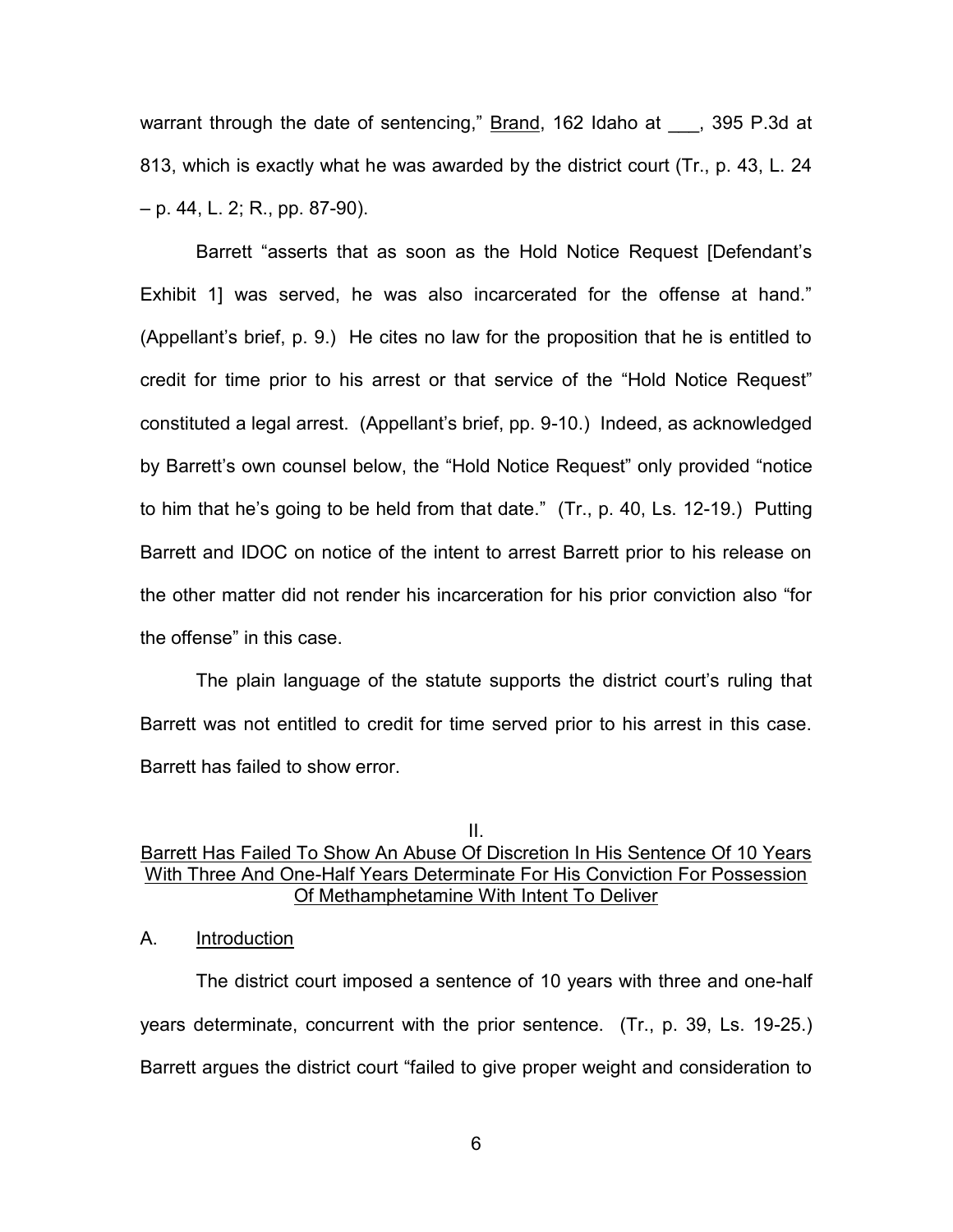the mitigating factors that exist in this case." (Appellant's brief, p. 11.) The factors Barrett claims are mitigating and not given "proper weight" are Barrett's "admitted substance abuse problem and desire for treatment" (Appellant's brief, p. 11); his prior diagnosis of depression and possible personality disorders (Appellant's brief, p. 12); the ongoing support of his mother and a friend (Appellant's brief, pp. 12-13); and his expressions of remorse (Appellant's brief, p. 13). Barrett's belief that the evidence should have been weighed differently does not carry his burden of showing an abuse of discretion.

### B. Standard Of Review

 "We review the length of a sentence under an abuse of discretion standard." State v. Dabney, 159 Idaho 790, \_\_\_, 367 P.3d 185, 189 (2016) (quoting State v. Al-Kotrani, 141 Idaho 66, 70, 106 P.3d 392, 396 (2005)).

When considering whether the district court abused its sentencing discretion, we review the entire sentence, but we presume that the defendant's term of confinement will probably be the fixed portion of the sentence, because whether or not the defendant's incarceration extends beyond the fixed portion of the sentence will be within the sole discretion of the parole board.

State v. Bailey, 161 Idaho 887, 392 P.3d 1228, 1236 (2017).

## C. The District Court Did Not Abuse Its Sentencing Discretion

 "A sentence is reasonable if at the time of imposition it appears necessary to achieve the primary objective of protecting society and to achieve any or all of the related goals of deterrence, rehabilitation or retribution applicable to the given case." State v. Hansen, 156 Idaho 169, 176, 321 P.3d 719, 726 (2014) (internal quotations omitted). "'A sentence need not serve all sentencing goals; one may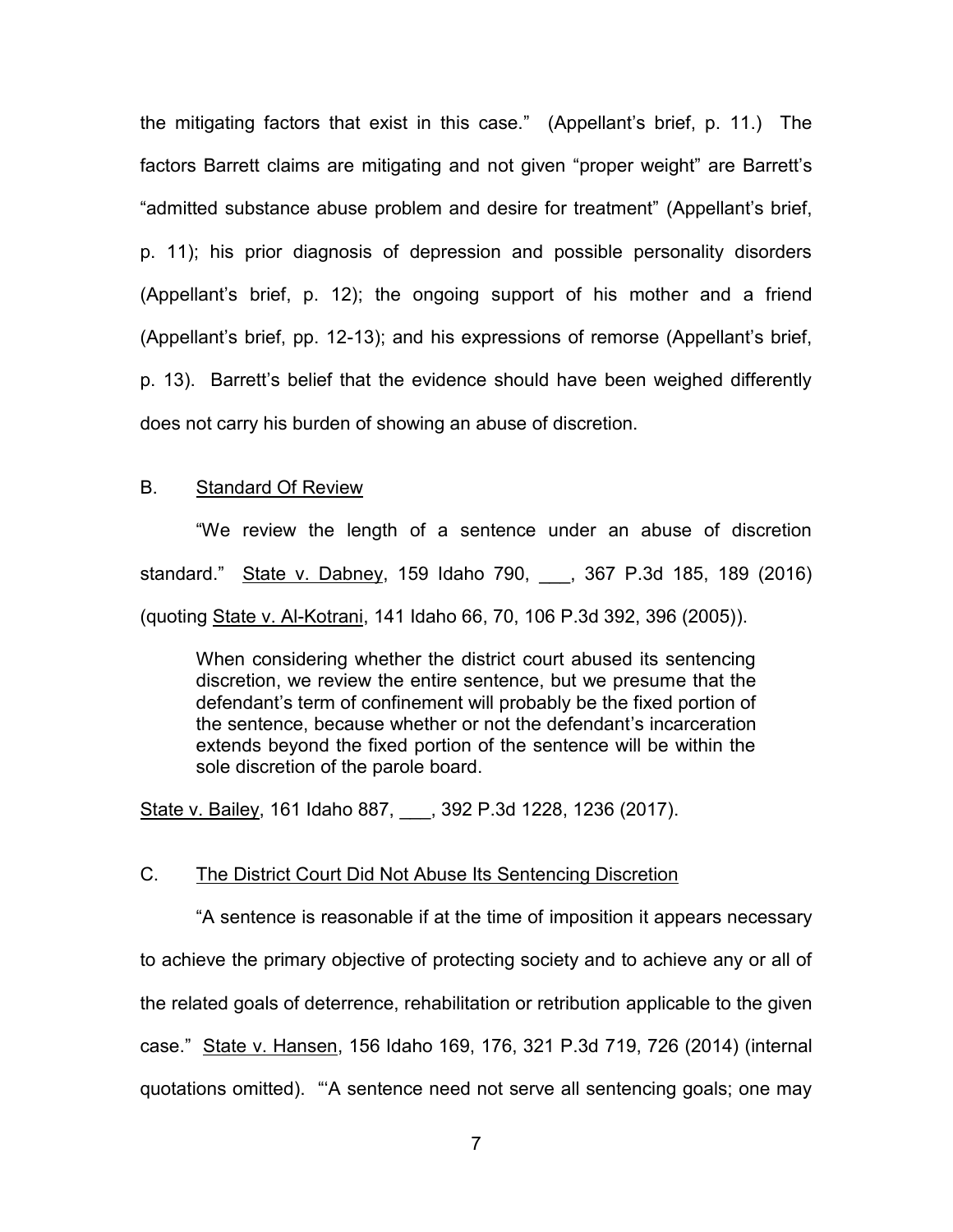be sufficient.'" State v. Struhs, 158 Idaho 262, 268, 346 P.3d 279, 285 (2015) (quoting State v. Sheahan*,* 139 Idaho 267, 285, 77 P.3d 956, 974 (2003)). "To show an abuse of discretion, the defendant must show that in light of the governing criteria, the sentence was excessive, considering any view of the facts." State v. McIntosh, 160 Idaho 1, 8, 368 P.3d 621, 628 (2016).

 Possession of methamphetamine with intent to deliver is punishable by up to life in prison. I.C. § 37-2732(a)(1)(A). In imposing the sentence of 10 years with three and one-half years determinate the district court specifically considered the applicable legal standard, the sentencing materials, and the arguments presented. (Tr., p. 34, Ls. 5-9.) The district court found, based on Barrett's history of "incarcerations and probation violations and programming" that there was no "significant rehabilitative potential left" and that Barrett was "a danger to the community." (Tr., p. 34, L. 22 – p. 35, L. 4; p. 38, Ls. 3-23.) Although Barrett argues that the district court should have given more weight to his substance abuse, asserted desire for treatment, mental health, the support of his family and a friend, and his expression of remorse (Appellant's brief, pp. 10- 13), his argument fails to demonstrate error in the finding or application of the factors of community protection or rehabilitation.

 The district court also concluded that fixing more than two and one-half years—the amount of time left on the previously imposed sentence—was required to give the sentence "punitive potential." (Tr., p. 35, Ls. 10-18.) Barrett does not challenge the district court's application of the sentencing goal of retribution.

8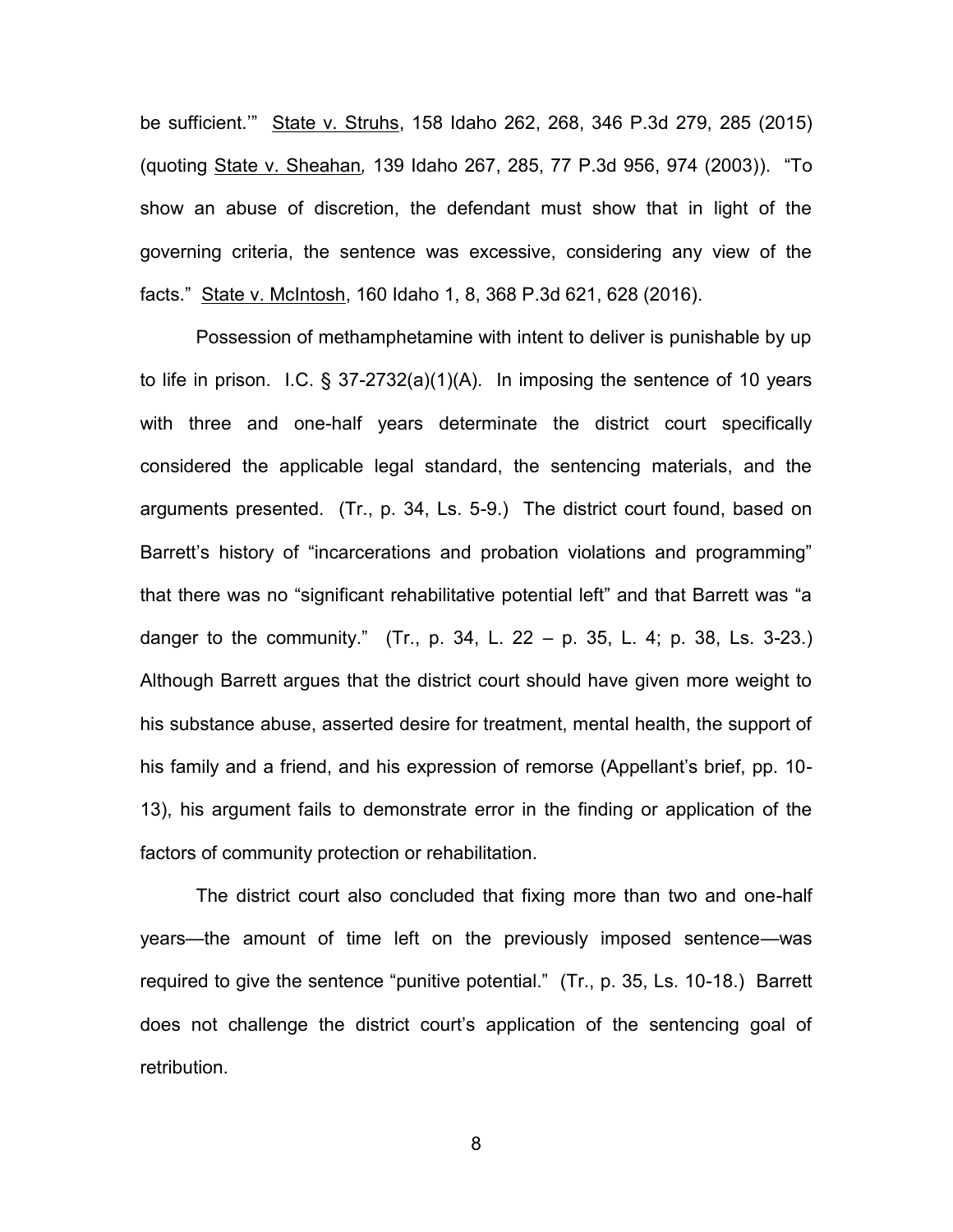Barrett has a juvenile record stretching back to 1987 and an adult conviction record that started in 1990, and includes five independent, prior felony convictions. (PSI, pp. 6-16.) His convictions are for crimes of violence, theft, and drugs. (Id.) Barrett had been in prison, on probation or on parole 19 of the previous 25 years. (PSI, pp. 16-17.) He committed the current felony while on parole. (Tr., p. 21, Ls. 3-17.) Even if the matters Barrett claims are mitigating are given all reasonable weight, he has not shown an abuse of discretion.

 The district court applied the correct legal standards, considered all the evidence and arguments presented, and imposed a sentence that meets the goals of sentencing, particularly community protection. Barrett's argument that the district court should have weighed the factors differently, and more in his favor, does not show an abuse of discretion.

#### **CONCLUSION**

 The state respectfully requests this Court to affirm the district court's judgment.

DATED this 3rd day of August, 2017.

/s/ Kenneth K. Jorgensen KENNETH K. JORGENSEN Deputy Attorney General